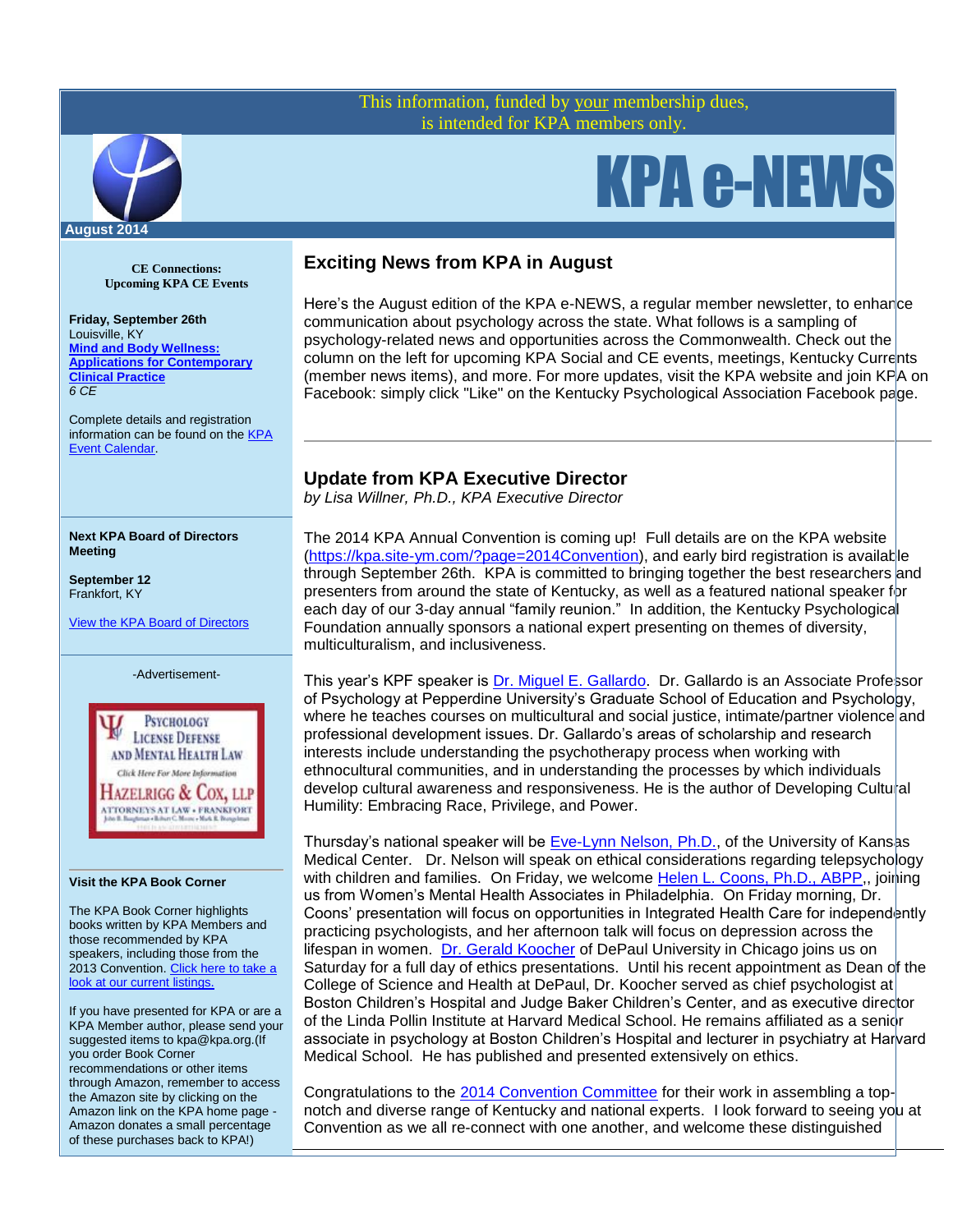#### **Community Bulletin Board**

A forum is available to any KPA member who would like to post information that the psychology community may find interesting or helpful or for which psychology input is requested. Visit th[e Community](http://kpa.site-ym.com/forums/)  [Bulletin Board](http://kpa.site-ym.com/forums/) to view current messages or to post a new message.



Endorsed by the Kentucky Psychological Association

#### **KPA Currents**

A Snapshot of Events in the Lives of KPA Members

**Dr. Sheila Schuster** received an honorary doctorate from Spalding University in Louisville on June 7, 2014. Congratulations, Sheila! Click [here to view the press release.](http://spalding.edu/su-honors-local-leaders-honorary-doctorates/)

The APAGS Advocacy Coordinating Team has given KPAGS Representative **Hannah Combs** the "Excellence in Campus Leadership" award!

Congratulations to **Dr. Pat Pernicano** on her case study publication in the May/June edition of the Psychotherapy Networker. View her case study, "Rush to Judgment: Beware of the ADHD diagnosis", at [www.psychotherapynetworker.org](http://www.psychotherapynetworker.org/) under the "current edition".

#### **Members in the Media**

The following members appeared on "Let's Talk" at 970AM WGTK with fellow KPA member Stan Frager, Ph.D.

**Karen DeMoss, Ph.D.** discussed "March Madness (Sports Psychology)" visitors to our KPA annual family reunion!

## **Current Procedural Terminology (CPT), Healthcare & Psychological Services**

*by guest Antonio E. Puente, Ph.D., Professor of Psychology, University of North Carolina Wilmington (with the assistance of John Capps & Aaron Dedmon)*

For the last 25 years I have focused my efforts on matching psychologist's education, training, expertise, and talents to the reimbursement system approved by the federal government's Medicare system, and to the Current Procedural Terminology. Starting in the late 1980s, I worked for 5 years on developing health insurance codes in collaboration with the American Psychological Association (APA), and in 1992, when APA received a seat for a formal advisor. I began to represent psychology and APA. During the last 6 years I have served on the actual panel. More descriptive information on this panel is found at the AMA website- [http://www.ama-assn.org/go/cpt.](http://www.ama-assn.org/go/cpt)

Common Procedural Terminology (CPT), developed almost 50 years ago by surgeons and physicians, is the most widely accepted nomenclature used in reporting of health services under public and private health insurances. CPT is owned and copyrighted by the American Medical Association (AMA) and licensed by the Center for Medicare & Medicaid Services (CMS). These codes are maintained by the CPT Editorial Panel who meets three times a year to discuss issues associated with new and emerging health care practices, procedures and technologies. A new CPT code for professional psychological services is developed initially by a Health Care Professional Advisory Committee (also called HCPAC), all non-physicians, then is edited and researched by a selected CPT work group and finally moves to the CPT panel for review and possible approval. These ideas are often vetted simultaneously by a panel of experts convened by APA. This was done for the health and behavior, central nervous system assessment as well as the psychotherapy and applied behavior analysis codes. If successful, this process can take anywhere from two years to twelve years. If not successful, the results may be more clearly visible within two years.

Out of the approximately 8,000 codes around 60 are possible codes for psychologists to utilize. These codes fall within a few major categories including Psychiatric/Mental Health, Central Nervous System Assessment, and Health and Behavior. Miscellaneous codes also cover things such as preventative measures and telehealth. Psychiatric/ Mental health codes were added in the 1970s, testing codes 20 years later and Health and Behavior codes soon thereafter. In between biofeedback codes were modified as well as expanded and almost all codes currently used were significantly modified and re-valued.

Due to changes in practice patterns and increasing co-morbidities, codes established for psychotherapy have undergone major changes in 2013. More change is expected for codes used by our profession but the most extensive and recent changes are for psychiatric interviewing (diagnosis) and psychotherapy codes (intervention) with the end codes being more granular, sensitive to time, intensity, and the type of service.

Education on these changes is important for professionals using the codes so that the  $\gamma$ stay informed on their proper use. Improper use of the codes may lead to possible audits, fines, or even incarceration. At present APA is represented at CPT meetings (the part that involves determining what health care practices can be done and, generally speaking, how they are done) by Neil Pliskin, the RUC side (determining the relative code value) is represented by James Gourgoulakis and the Director of APA's new Office of Healthca<sup>le</sup> Financing is Randy Phelps. This group is working on numerous projects including but hot limited to studying the need for other psychotherapy and testing services. An increasing interest has been placed on integrative care as well.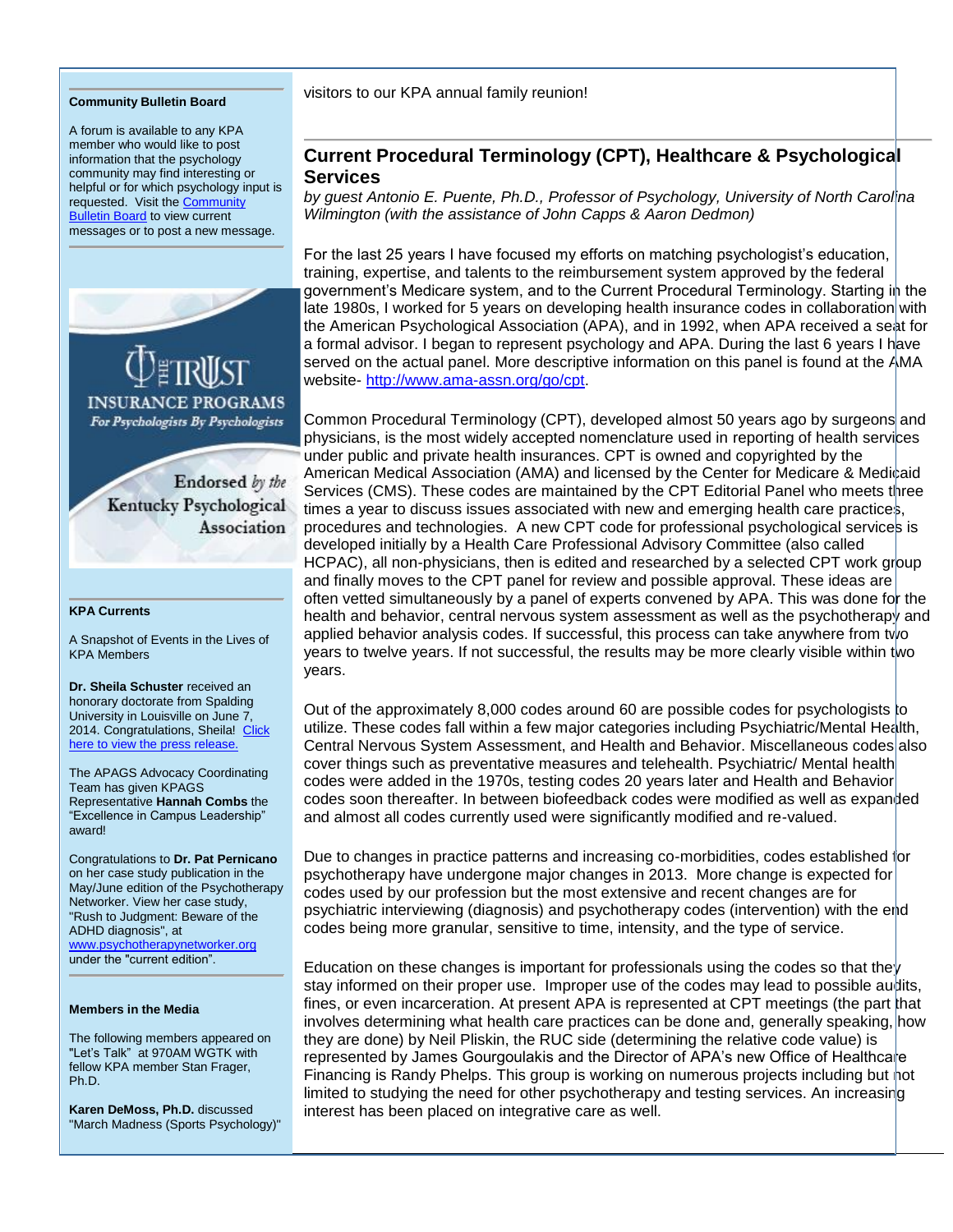#### **Janet Dean, Ph.D.** discussed "PTSD"

**Monnica Williams, Ph.D.** discussed "Hypochondriasis"

**Thomas Thornberry, M.A., ASCH**  discussed "Pain"

**Patrick Pössel Dr. rer. Soc.** discussed "Depression in Adolescents"

*Please send your announcements to kpa@kpa.org so that your news may be shared with the KPA membership.* 

#### **KPA Interest Sections**

Joining KPA Interest Sections is free and participation on the listservs is an exclusive member benefit. Many ideas, resources, and requests for treatment recommendations and other opportunities flow through the KPA listservs daily. Here is an excerpt from a post on the KPA Clinical listserv: "Thank you to everyone who shared their experiences with me. I was quite surprised at the variability of your responses.....Nice to have a community to call on for advice when such situations arise!" If you want to expand your resources and deepen your own sense of community within KPA, visit the KPA Interest Section webpage for instructions on how to join a KPA Interest Section.

[Interest Section Details](http://www.kpa.org/?522)  [Listserv Details](https://kpa.site-ym.com/?KPAListservs)

#### **Join KPA and KPAGS on Facebook!**

KPA has always been an organization that works to be inclusive of all psychologists in the state. Kentucky Psychological Association is officially on the popular social networking site, Facebook.com, and currently has 378 "friends". All you need to do to join the Kentucky Psychological Association on Facebook is to select the "Like" button after finding our group on Facebook. Please be sure to search for "Kentucky Psychological Association "and review the KPA Social Media/Forum Policy. The KPA Graduate Students (KPAGS) are also on Facebook! Stay up to date with the latest KPAGS news and communicate with other psychology graduate students from around the state! Click here to join KPAGS on Facebook: <https://www.facebook.com/MyKPAGS>

In order to help individuals versed on CPT and professional psychological services, a website was established in order to disseminate information on the tsunami of change If you are interested in the webinars or educational materials please visit [www.PsychologyCoding.com](https://kpa.site-ym.com/admin/content/www.PsychologyCoding.com) for more information.

## **Rethinking the Core Aspects of ADHD**

*by Laurie Mount Grimes, Ph.D., Director of Professional Affairs*

I've just returned from the APA annual convention where I took in a day-long seminar by Dr. Thomas Brown of Yale University and author of the Brown ADD Scales. His presentation, born from his most recent book entitled *Attention Deficit Disorder: The Unfocused Mind in Children and Adults*, focused on his relatively new model for conceptualizing ADHD that emphasizes executive functioning deficits as the underlying basis for attention problems and the critical role emotions play in attention, focus, and regulation.

To understand the tenets of this new paradigm, it is important to understand what Brown says ADHD is NOT: ADHD is not simply a behavior disorder with symptoms of excessive restlessness and distractibility, nor is it a problem of insufficient willpower. Brown emphasizes the dangers of the willpower assumption, as it leads to punitive, critical, and shaming statements and interventions. Comments such as, "You pay attention for hours playing your video games so I know you *can* do it. You just have to *want* to pay attention while you are doing your homework." typify this error in understanding. The inconsistency in symptom presentation prompts erroneous assumptions and victim blaming which leads to internalizing negative self-attributions, self-loathing, and diminished effort on the part of ADHD sufferers. In order to appropriately treat ADHD, it has to be understood as a problem with the interacting dynamics of emotion, working memory, and brain chemistry.

Deficits in **working memory** - not short-term memory, but the dynamic action of holding information and actively processing it with information retrieved from long-term memory – is a core area in Brown's ADHD model and has far-reaching effects. Working memory deficits can interfere with expressive and receptive communication, retrieval of learned information, reading comprehension, math, and written expression. Rather than lazy or unmotivated, people with ADHD are impaired in their ability to coordinate and integrate the multiple skills required for these learning tasks. **Motivation** plays a key role; it's not unusual for people with ADHD to have trouble starting a task (e.g., writing a paper) or procrastinate until  $\varepsilon$ crisis looms (e.g., due date) that provides the needed push to regulate, concentrate,  $a$ hd complete the task. The interest in an activity mediates attentional capacity such that it is normal and expected for someone with ADHD to concentrate and regulate for long periods on preferred tasks like video games and then struggle in other settings. Competence in one area does not negate the significance of problems in other settings.

Brown's ADHD model features an especially large role played by **emotions**. While not explicitly included in DSM diagnostic criteria, emotions play a critical role in prioritizing and starting tasks, sustaining or shifting interest, holding thoughts in active memory, and choosing to engage in or avoid tasks. Emotions are related to working memory impairments; the limited capacity to keep in mind and use multiple bits of emotionally-laden information at the same time can lead to overreactions to small frustrations which take up all the emotional space in the brain in a kind of emotional flooding that inhibits the person from processing the event and moving on. Brown states, "The same chronic impairments" that interfere with other aspects of their cognitive functioning also tend to interfere with their ability to manage and be adequately guided by their emotions." People with ADHD experience the same emotions as others but differ in managing and responding to their emotions. These difficulties with self-regulation (i.e., monitoring one's self and one's context) hamper the performance of daily tasks due to getting distracted from tasks and getting flooded with feelings (frustration, enthusiasm, anger, affection, worry, boredom,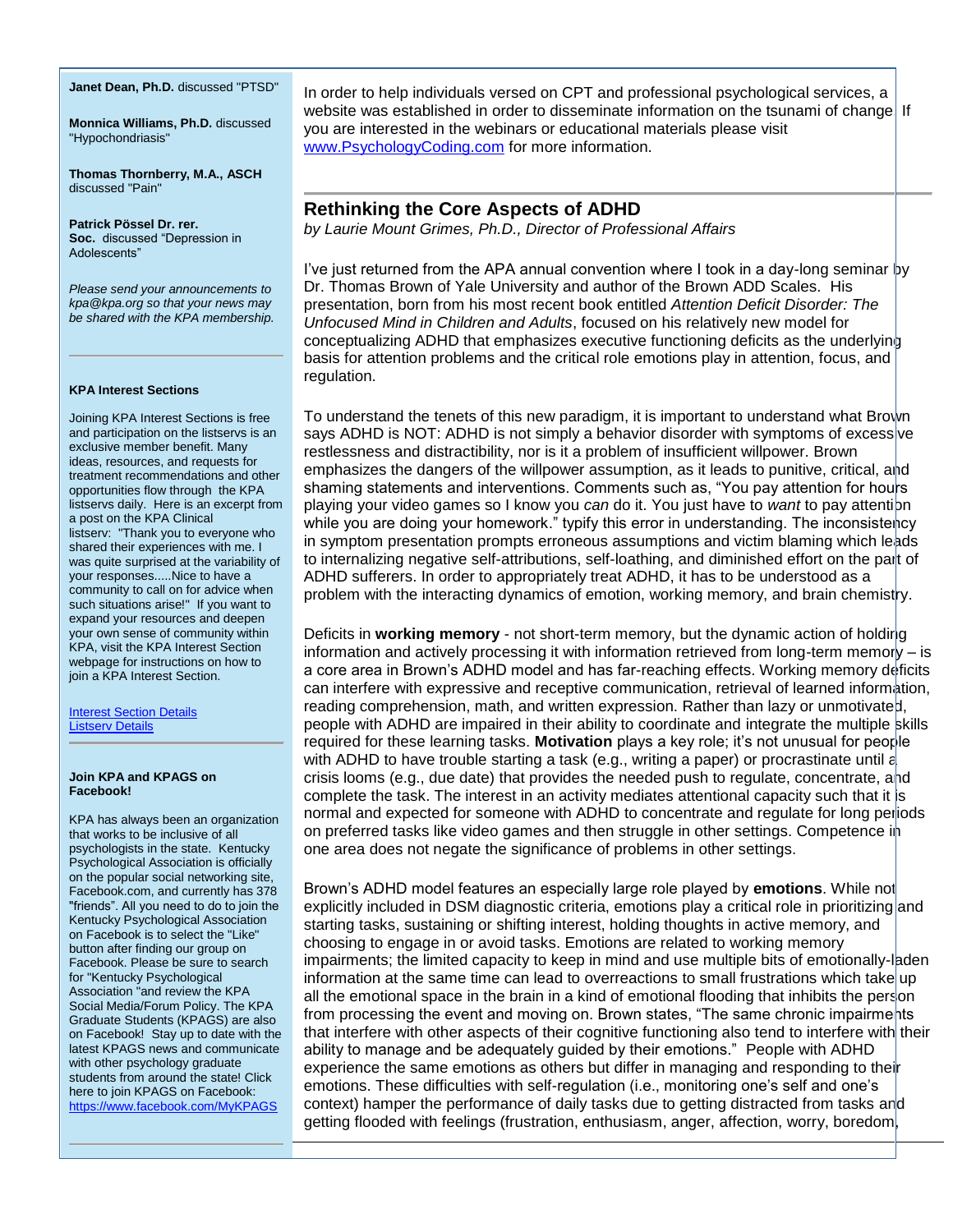#### **Advertise in the KPA e-Newsletter!**

The bi-monthly editions of the KPA e-Newsletter, are distributed to over 1100 KPA members. The eNewsletter is sent via blast email at the end of Feb, Apr, Jun, Aug, Oct and Dec with submissions accepted at any time. Complete information and pricing details are available on the KPA Advertising webpage.

#### **Support KPA During in 2014 via Shopping on Amazon.com**

You can support KPA when shopping on Amazon by clicking the Amazon link on the main KPA website as a first step in making purchases on Amazon.com. Up to 3% of every purchase made on Amazon when you click their link on the main KPA website benefits KPA.

#### **The Easiest Way to Accept Payments**

The Kentucky Psychological Association is pleased to offer member merchant accounts - credit and debit card processing for your practice. A merchant account provides your clients with a convenient and immediate payment option and makes it easy for them to pay you for your services. Accept payment for consultation fees, counseling sessions and insurance co-pays. With a merchant account, you can:

•Accept Visa, MasterCard, Discover & AMEX.

•Control cash flow & increase business. •Save up to 25% off standard bank

fees. •No contract or annual fees.

•No cost to transfer services - call to compare!

The process is simple. Begin accepting payments today! Call 866- 376-0950 or visit [www.affinipay.com/kpa.](http://www.affinipay.com/kpa)

#### **KPA Home Study Opportunities**

Under revised KRS CE regulations, you can now earn up to 12 credits per licensure cycle for home study courses. See what KPA has to offer...

[A First Step in Understanding the](http://kpa.org/displaycommon.cfm?an=1&subarticlenbr=670)  [Affordable Care Act and Its Potential](http://kpa.org/displaycommon.cfm?an=1&subarticlenbr=670)  [Impact on the Health and Mental Health](http://kpa.org/displaycommon.cfm?an=1&subarticlenbr=670)  [of Kentuckians](http://kpa.org/displaycommon.cfm?an=1&subarticlenbr=670)

discouragement). Environmental stressors or supports (e.g., family context) can buffer, improve, or exacerbate the expression of ADHD symptoms due to their direct impact  $c|n$ emotional regulation. Other places this emotional overlay on working memory deficits is seen is in organizing/prioritizing time (e.g., poor estimate of how long task will take), focusing (e.g., hyperfocusing or being distracted by preferred tasks), regulating alertness (e.g., drowsy or take long time to complete tasks due to slow processing speed), and modulating emotion (e.g., short fuse, easily irritable, overly sensitive, holds on to hurt feelings).

The emphasis on pervasive executive functioning deficits – which can be part of the symptom profile of many disorders - led one incredulous workshop participant to ask repeatedly if everyone Dr. Brown treated had ADHD, and if all symptom profiles were essentially ADHD presentations. Dr. Brown acknowledged that deficits in executive functioning are part of the presentation for multiple psychiatric, medical, and educational problems, which often makes the differential diagnosis complicated and difficult. Evaluations for ADHD require far more than rote exercises of symptom checklists. It is a complex disorder that requires understanding of neurological and emotional systems. Dr. Brown has several recent books that discuss the latest understanding of ADHD and provide tangible clinical applications.

# **KPA Annual Conference – November 6-8, 2014**

The 2014 KPA Annual Conference, *Psychologists as Collaborators: Partnering to Provide Comprehensive Care*, will be held at the Galt House in downtown Louisville from November 6-8, 2014. **Registration now open!** [Click here for complete details.](https://kpa.site-ym.com/?2014Convention)

KPA is in need of student volunteers for pre-Convention preparations on October 25th & November 1st as well as at the Convention held on November 6-8. The KPA Voluntee Student Program provides free admission for students who assist with workshops, registration desk, and with pre-Convention preparations; work 1/2 day, attend 1/2 day FREE! [To sign up, fill out the volunteer form.](https://kpa.site-ym.com/?ConvVolStudent)

# **Kentucky Psychological Foundation News**

# **Support the Kentucky Psychological Foundation!**

All KPA members are encouraged to support the KPF silent auction held in conjunction with the KPA Annual Convention. Help build a psychologically healthy Kentucky by procuring and/or donating silent auction items. (e.g. vacation packages, event tickets, restaurant certificates, arts/craft and regional items, and other tangible items of value.) Donations to KPF are fully tax deductible. [Submission deadline for donations-](https://kpa.site-ym.com/?2014KPFSilentAuction) September [12, 2014.](https://kpa.site-ym.com/?2014KPFSilentAuction)

# **Research Colloquium Travel Award**

The Kentucky Psychological Foundation has created an initiative to support the presentation of research colloquia by psychologists in academic or research settings within the Commonwealth of Kentucky. The purpose of this initiative is to foster interinstitutional networking between Kentucky academic or research institutions, promote the exchange of ideas, and provide career-development opportunities for academic and research psychologists within the Commonwealth. [Click here for details.](https://kpa.site-ym.com/?638)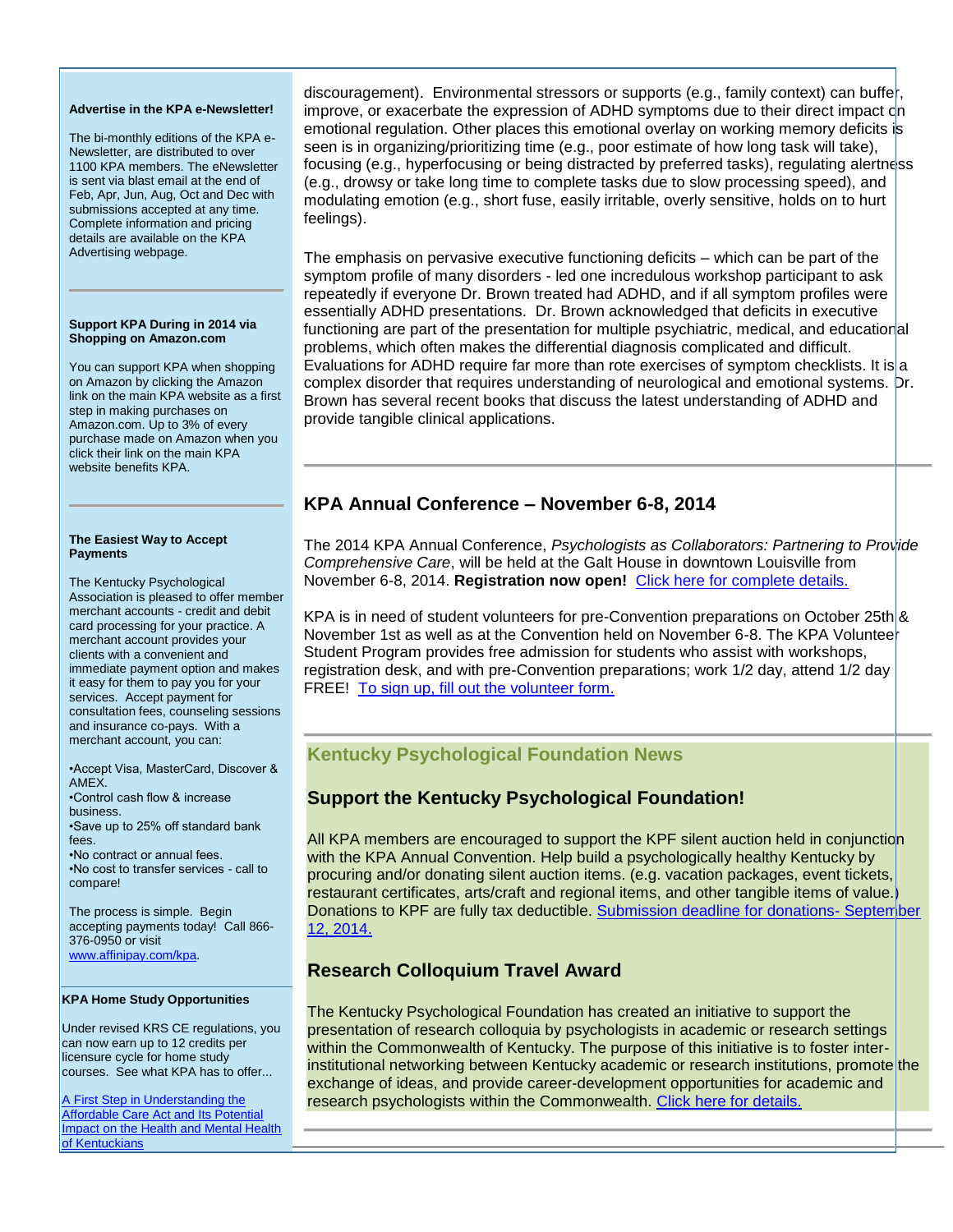[Navigating the CPT Changes for 2013](http://www.kpa.org/?page=610)

[KPAF Diversity Conference Home Study](http://www.kpa.org/general/custom.asp?page=606)  **[Courses](http://www.kpa.org/general/custom.asp?page=606)** 

[KPA Domestic Violence Home Study](http://www.kpa.org/?page=505)  [SeriesClinical Applications of](http://www.kpa.org/?page=505)  [Neuroscience Research Home Study](http://www.kpa.org/?page=505)  **[Series](http://www.kpa.org/?page=505)** 

[Religion, Spirituality, and Clinical](http://www.kpa.org/general/custom.asp?page=553)  [Practice Webinar Home Study Series](http://www.kpa.org/general/custom.asp?page=553)

**Exploring Attachment: Clinical Insights** [Across the Life Span, Season 1.](http://www.kpa.org/?page=688)

**Exploring Attachment: Clinical Insights** [Across the Life Span, Season 2.](https://kpa.site-ym.com/?Attachment_S2)

View the [KPA Home Study Page for](http://kpa.org/displaycommon.cfm?an=1&subarticlenbr=15)  [additional options.](http://kpa.org/displaycommon.cfm?an=1&subarticlenbr=15)

## **KPF 2015 Spring Academic Conference – Save the Date**

The 2015 Spring Academic Conference will be held on Saturday, March 28th, 2015 at Midway College. Complete details coming in December/Early January!

# **An Update From the KBEP Complaint Screening Committee**

*by Sally L. Brenzel, Psy.D.*

As my four year term on KBEP and assignment as chair of the Complaint Screening Committee comes to a close, I wanted to take the opportunity to provide the year end statistics for 2013 which are as follows:

Total of 28 complaints received in 2013:

- 20 initiated by the client or parent of the client
- 4 by KBEP
- 4 by another psychologist
- 19 Doctoral level
- 8 Master level
- 1 no degree

Actions taken: 19 dismissed (13 Doctoral, 6 Master), 3 are ongoing, 3 Private Admonishments and 3 Cease & Desist Orders have been issued.

Of the 28 complaints, the majority (12=43%) alleged negligence and/or incompetence, the others (range of 1-5 complaints) included licensing, misrepresenting as a psychologist, probated license violation, confidentiality, refusal to release a record, sexual relationship, impaired professional, and ethical issues. It was also of note 14/28 involved forensic clients/cases.

Range of time from receipt of the complaint to close: 1-8 months, with an average of 4 months.

I self-nominated for KBEP for several reasons; I wanted to learn that side of our business, to connect with other psychologists whose areas of interests and practice are different than mine, to hopefully bring an understanding of the often inherent adversarial dynamics that exist in forensic cases, and to share my view that the KBEP mission of protecting the public includes insuring competent, ethical practitioners are able to continue to provide services to clients without undue disruption. I'm grateful to have had the opportunity, and would suggest every practitioner consider a term for their own reasons.

## **New Research Network Forming**

We (Tammy Hatfield, University of the Cumberlands, Patrick Pössel, University of Louisville) are interested in forming a small research network of faculty in KY with the  $\frac{1}{2}$ im to support each other to boost their research output. A particular aim is to connect faculty from more research-intense universities with faculty from less research focused universities. Our general area of interest at this time is mental and physical health of abuse victims and survivors. If you are interested, please email us at [tammy.hatfield@ucumberlands.edu](mailto:tammy.hatfield@ucumberlands.edu)

and [patrickpossel@louisville.edu.](mailto:patrickpossel@louisville.edu)

**Kentucky Psychological Association** 120 Sears Ave, Ste 214 Louisville, KY 40207 502-894-0777 kpa@kpa.org www.kpa.org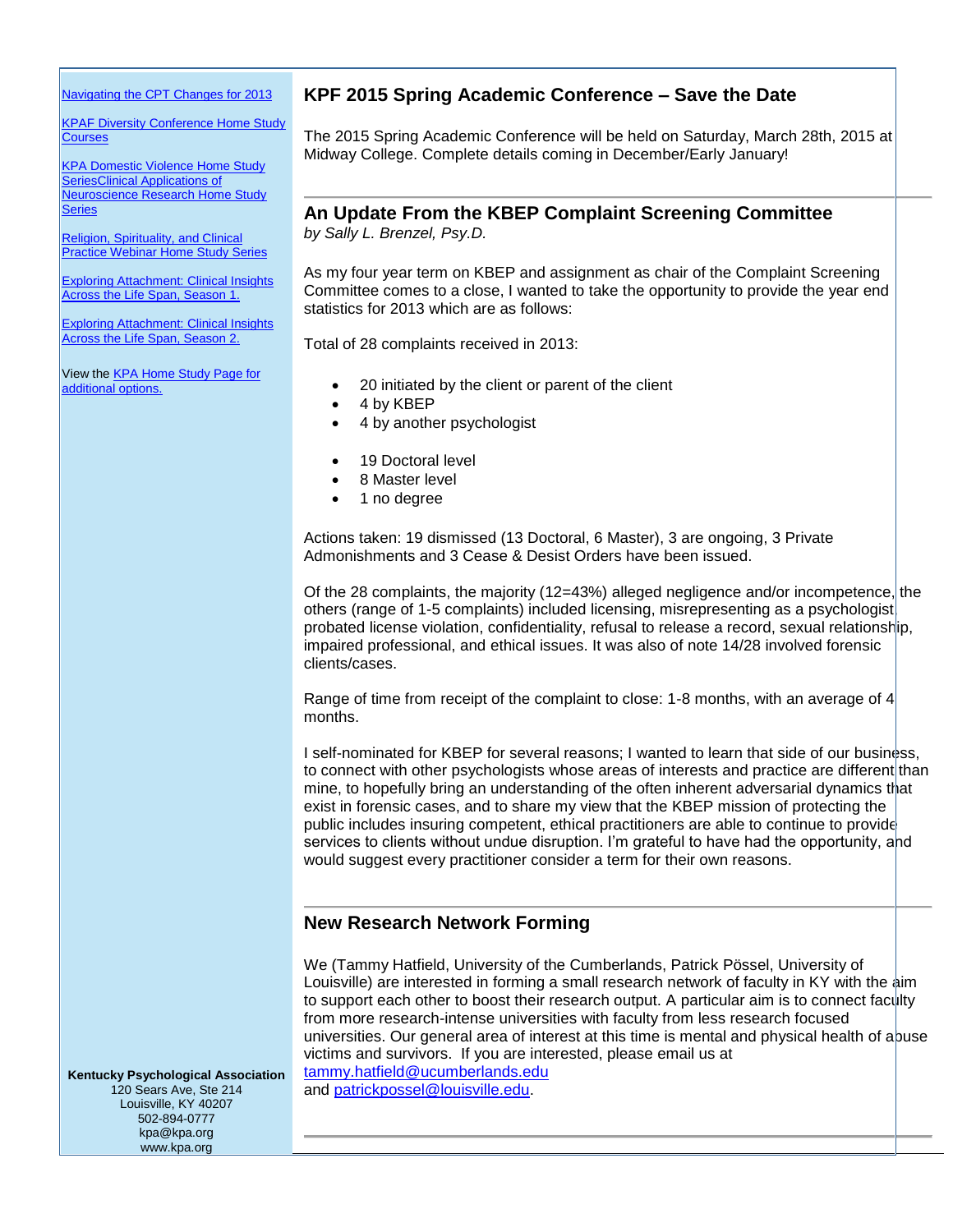## **Dissertation Research Funding Opportunity**

The American Psychological Foundation is seeking proposals for the 2014 **Annette Urso Rickel Foundation Dissertation Award for Public Policy.** This award supports dissertation research on public policy, which has the potential to improve services for children and families facing psychosocial issues such as prevention of child abuse, school programs for children with psychological issues, services for youth in the criminal justice system, healthy parenting, and math and science education, and contributing to the adoption of sound policy affecting children, youth and families.

Please see the following website for more information: <http://www.apa.org/apf/funding/rickel-foundation.aspx>

**The deadline for proposals is November 1, 2014.**

# **The Power (and Profit) of Focus**

*by guest Jim Ray, MBA* 

In my previous KPA article (April, 2014), I raised several points related to the profitability of your practice. One of these points dealt with your ability to generate a consistent stream of new patient intakes. More importantly, generating intakes of patients who are best suited for your type of practice. I referred to these as your "ideal patients." Your success in this area is a key determinant of your long-term performance and profitability. Just how a practitioner does this depends on having a plan, not simply a "hope." The power of focus is critical. Over the next few articles, I'm going to help you to develop your plan. Let's consider a few tips you can use to increase your power and your resulting profit.

Your marketplace is crowded. Your competition grows each year. Carving out a niche and differentiating yourself in the minds of prospective patients may seem overwhelming, but when you break it into manageable pieces, it often comes down to consistency.

Believe it or not, there are many free resources already available to you. Many of these can help get the word out about you, your practice and those qualities that differentiate you. The number one question professionals should focus on isn't how much to charge; rather, it's effectively answering the question, "**Why You?**"

Before you worry about how to spread the word, spend time defining what those actual words are. Invest time in understanding your strengths and how you can communicate them, consistently. In a recent seminar, I discussed the power of a well-articulated elevator speech. The brevity forces you to focus on specific words to describe what it is that you actually do.

The term "elevator speech" is based on a simple concept. Imagine you stepped onto an elevator with another person. The person asks, "What do you do?" You have a finite opportunity to inform them, but also to elicit a follow-up question, such as "That's interesting. What types of patients to you treat?" Or maybe, "How long have you been practicing?"

Those questions may lead to the exchanging of contact information and possibly a followup discussion. You never know who may know your next, ideal patient. If you've practiced for any length of time, you already understand the value of a good referral.

So what's your elevator speech? Mine's quite simple, "**I'm a business consultant. I work with attorneys, physicians and other professionals to help them run their businesses more effectively and more profitably**." It's not fancy, but more often than not there's always a follow-up question (objective #1 – achieved). Realistically, it may not be that individual who could benefit from working with me. Nevertheless, I'm always willing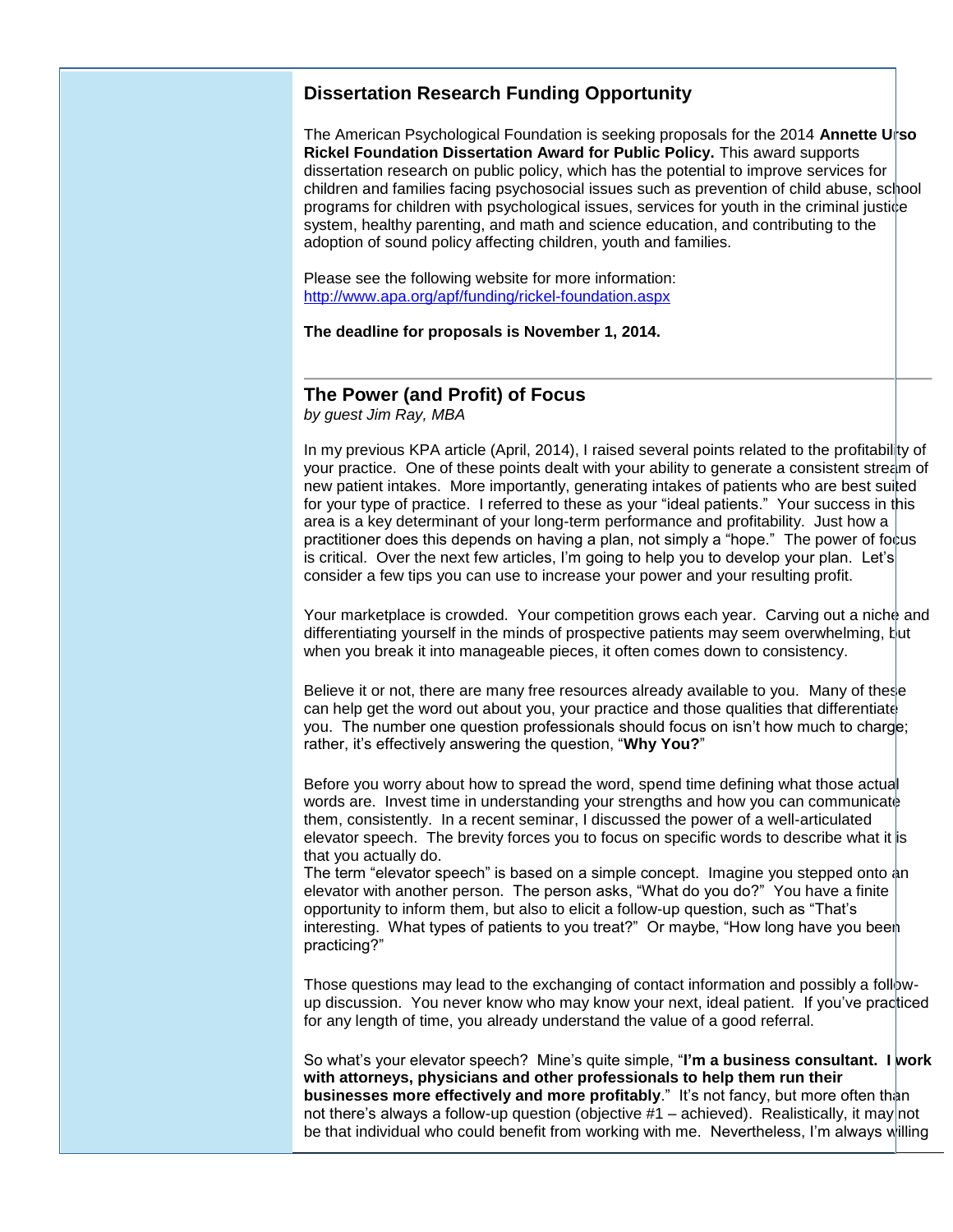to bet he/she could become a referral source. Paths cross for a reason.

If you haven't already, take a few minutes to consider how you describe your practice. Ask some friends outside of your field to listen to your explanation. Would that description peak their interest? If not, focus and refine it. It'll be worth the effort.

#### **"No one Remembers Average"**

I'm often surprised at how many professionals haven't spent time considering the power of personal branding. How exactly do you begin to standout in the crowd? Find a way to effectively differentiate yourself from your colleagues, albeit in a positive way. Personal branding involves the steps you take to create that difference in the minds of potential patients and those who could impact your business.

William Arruda is a recognized expert in this area. He has a series of videos available for free on YouTube. To assist you in understanding your personal brand – and possibly crafting your elevator speech – click on this link to watch his video on Differentiation: [https://www.youtube.com/watch?v=aD\\_oj1cCmTk.](https://www.youtube.com/watch?v=aD_oj1cCmTk)

Now that you've begun to think about how you describe your practice, test it and refine it. Set a self-imposed deadline and add it to your calendar. I've realized over the years that if I don't actually put it on my calendar, it probably won't get done. All of us can find multiple reasons to delay this foundational work. The key here is to simply start. Take one small step at a time and focus on the progress you're making. Wow, does that advice sound familiar?

If you've made it this far down the page, I want to thank you for taking a few minutes to focus on your success. In my next article, I'm going to outline some specific free resources and low-cost ways to help you spread the word about your practice. Until then, feel free to visit my [business consulting website](http://www.jimrayconsultingservices.com/) and consider Liking [my Facebook page](http://www.facebook.com/JimRayConsultingServices) (Jim Ray Consulting Services). Remember, you can improve the profitability of your practice through the power of focus.

# **KPA Member Benefits: FREE Consultation Resources**

KPA members have access to free consultations with Director of Professional Affairs, Dr. Laurie Grimes, for questions and issues related to clinical practice, and to the KPA Ethics Committee for ethics-related questions and concerns. [Click HERE](http://www.kpa.org/general/custom.asp?page=19) to learn more, and to access an on-line consult request form.

## **Q&A on Current Issues in Ethics**

*by KPA Ethics Committee*

#### **Ethical Question:**

The Ethics Committee was asked a question regarding adding coaching to a psychologist's practice. It was stated that coaching is covered by the psychologist's malpractice insurance and it was also stated that most coaching takes place telephonically. The psychologist asked what happens if a coaching client moves from Kentucky to another state, and the psychologist is only licensed in Kentucky? It was also asked whether there are ways to credential oneself to allow for coaching across state lines.

First, the Committee believes that this is primarily a question to be answered by the